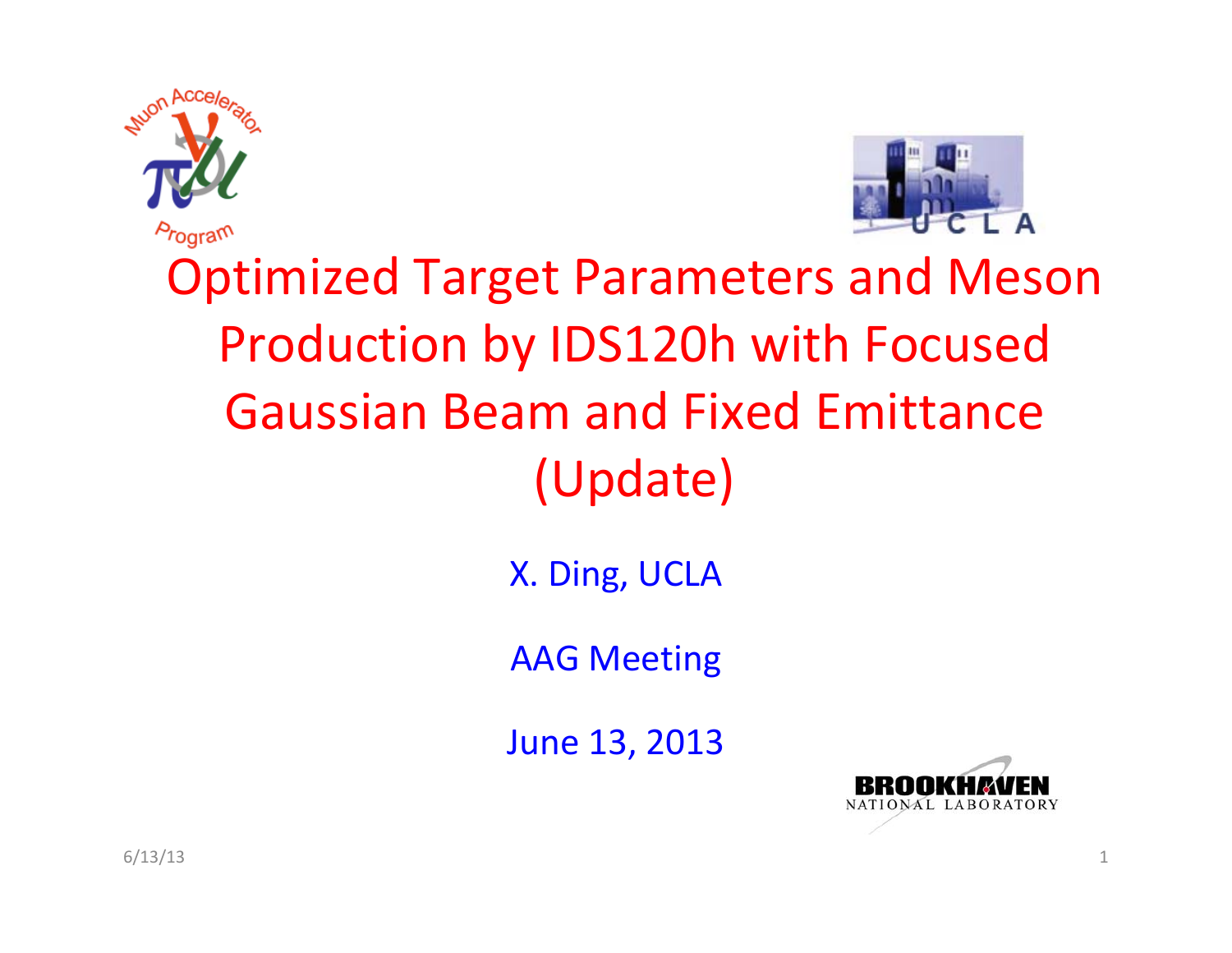## Optimized Target Parameters and Meson Productions at 8 GeV (Non‐Focused Gaussian beam, Zero emittance )

| Target Jet                                                  | <b>HG</b>      | GA             |
|-------------------------------------------------------------|----------------|----------------|
| Emittance/ $\mu$ m                                          | $\overline{0}$ | $\overline{0}$ |
| Beam radius/cm                                              | 0.404          | 0.44           |
| Target radius/cm<br>(Fixed at 30% of beam radius)           | 0.1212         | 0.132          |
| Crossing angle between beam and Jet at<br>$z=-37.5$ cm/mrad | 20.6           | 13             |
| Beam angle at z=-37.5 cm/mrad                               | 117            | 88             |
| Jet angle at z=-37.5 cm/mrad                                | 137.6          | 101            |
| Meson Production (400000 protons)                           | 130254         | 113297         |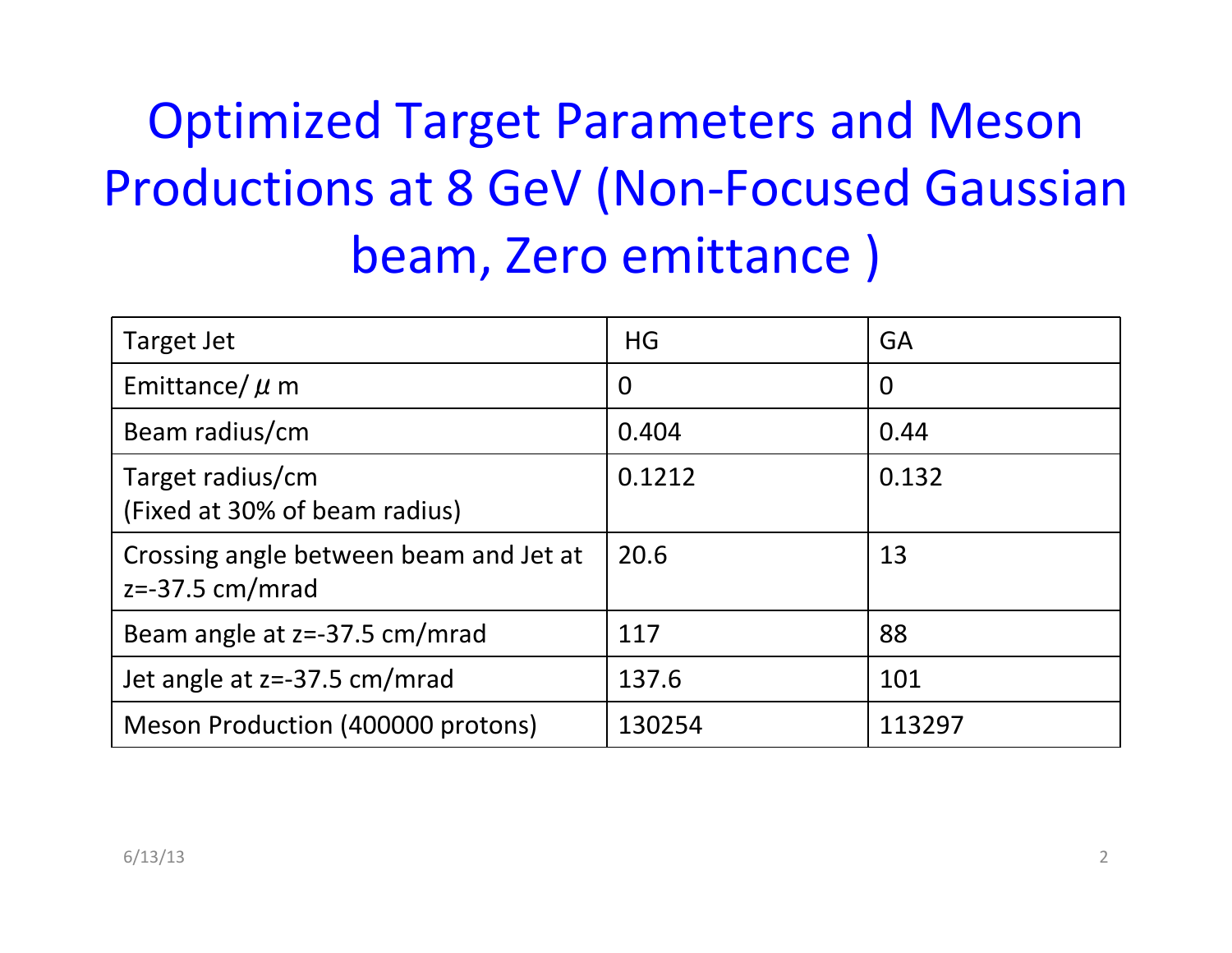#### Focused Incident Proton Beam at 8 GeV

(Beam radius is fixed at 0.12 cm at z=‐37.5 cm)

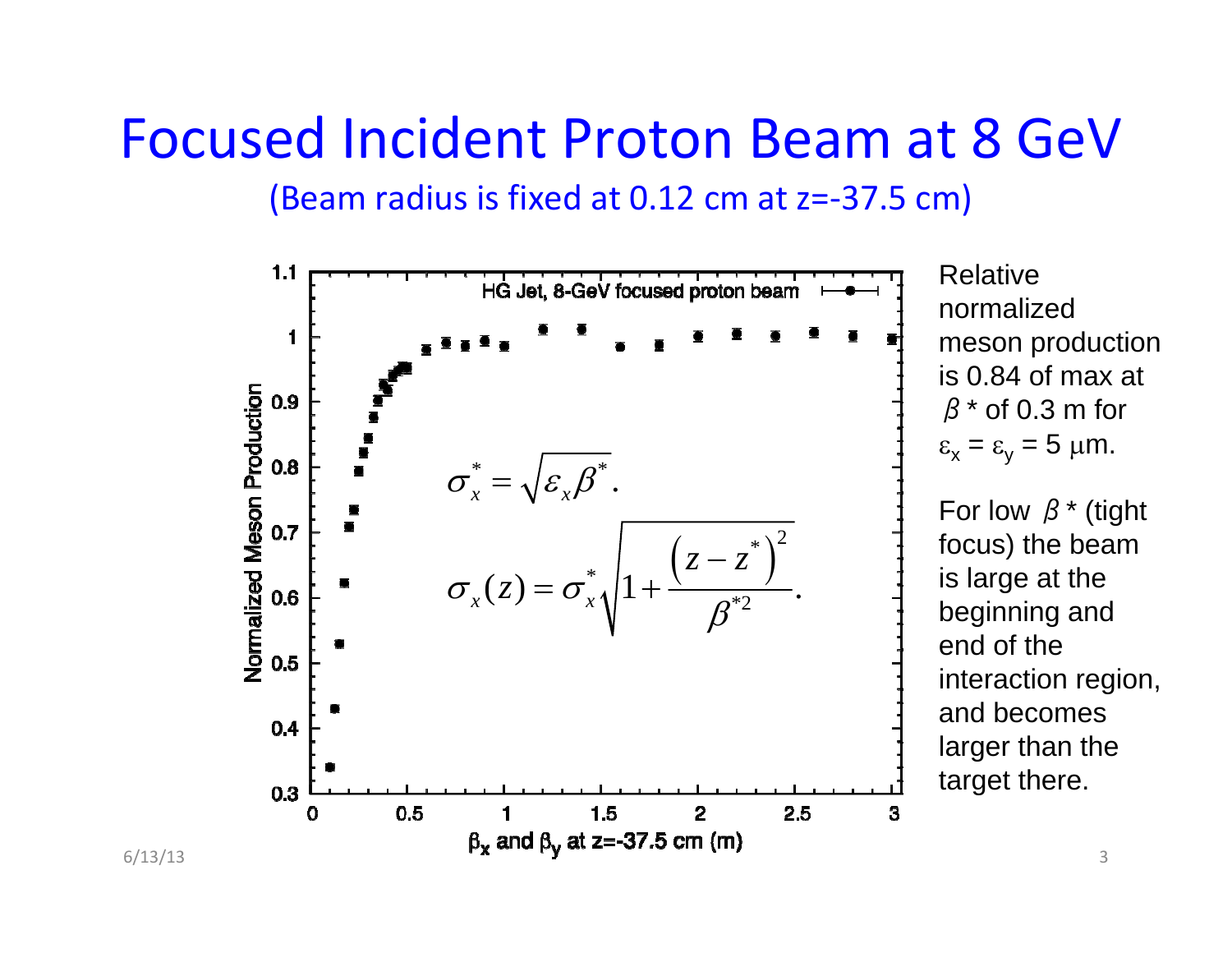#### Focused Incident Proton Beam at 8 GeV (Cont'd) (Beam radius is fixed at 0.12 cm at z=‐37.5 cm)

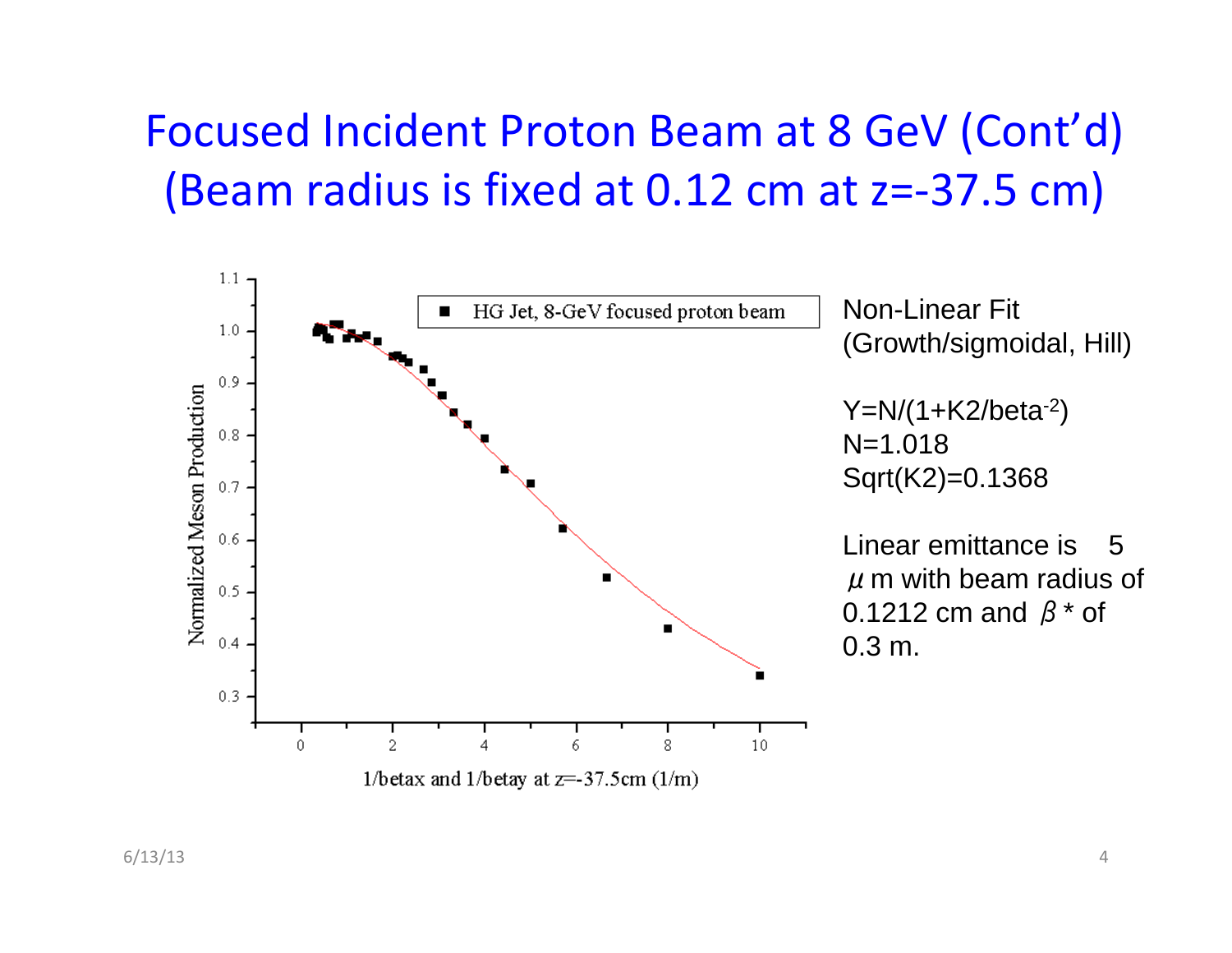#### Gaussian distribution (Probability density)

 $\bullet$  $\bullet$  In two dimensional phase space (u,v):

$$
w(u,v) = \frac{1}{2\pi\sigma^2} \exp(-\frac{u^2 + v^2}{2\sigma^2})
$$

where <sup>u</sup>‐transverse coordinate (either <sup>x</sup> or y),  $v = \alpha$  u+ $\beta$  u $^{\prime}$ 

 $\alpha$ ,  $\beta$  are the Courant-Snyder parameters at the given point along the reference trajectory.

```
In polar coordinates (r, \,\theta ):
u = r \cos \theta v = r sin \thetau
  \vec{\alpha} = (v- \alpha u)/ \beta =(r sin \theta - \alpha u)/ \beta
```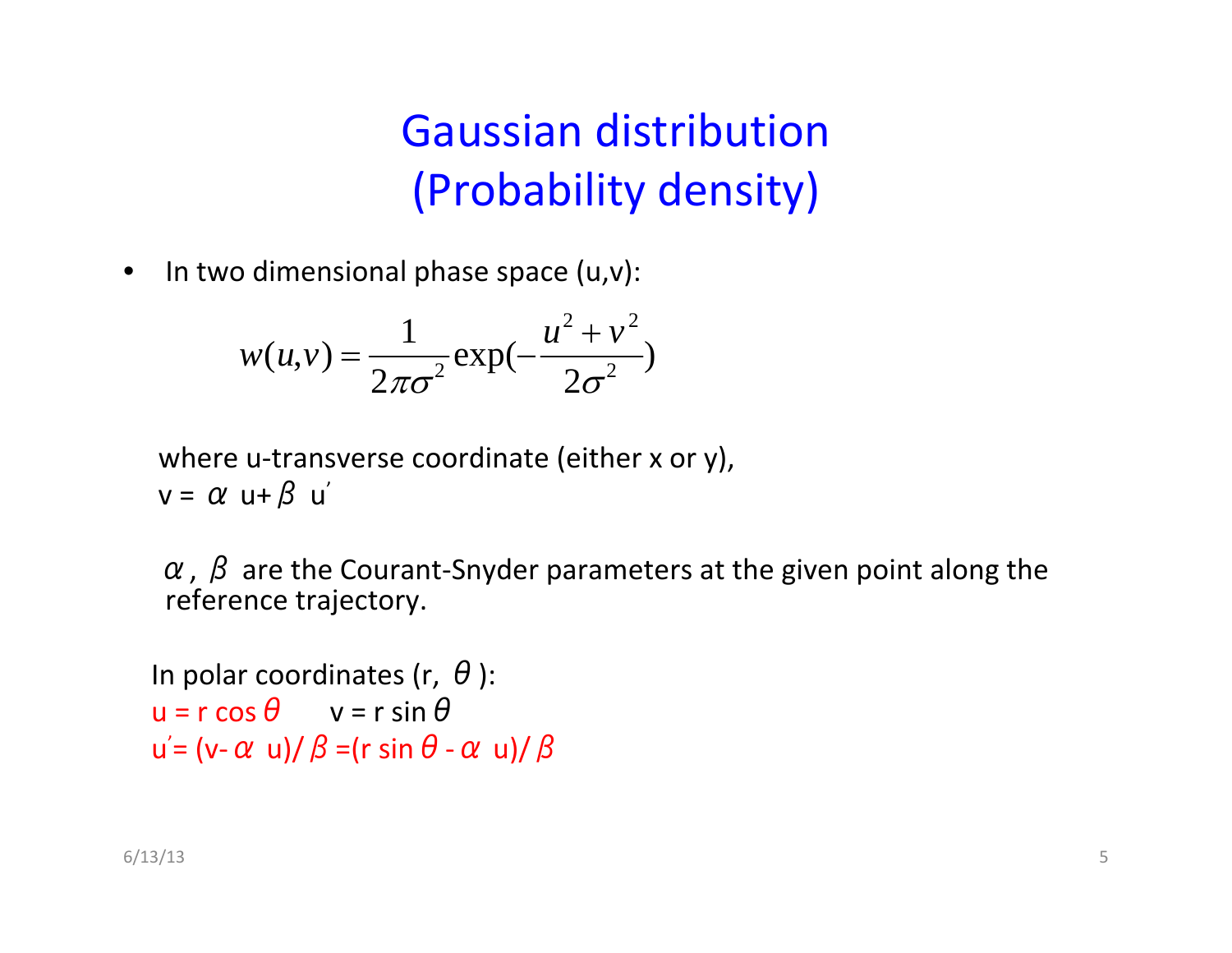## Distribution function method

$$
\theta = 2\pi \xi_1, \qquad \theta \in [0, 2\pi]
$$

$$
r = \sqrt{-2\sigma^2 \ln \xi_2}, \quad r \in [0, \infty]
$$

Random number generator:

 $\Theta = 2 \pi * \text{rndm}(-1)$  $R = sqrt(-2 * log(rndm(-1)) * \sigma)$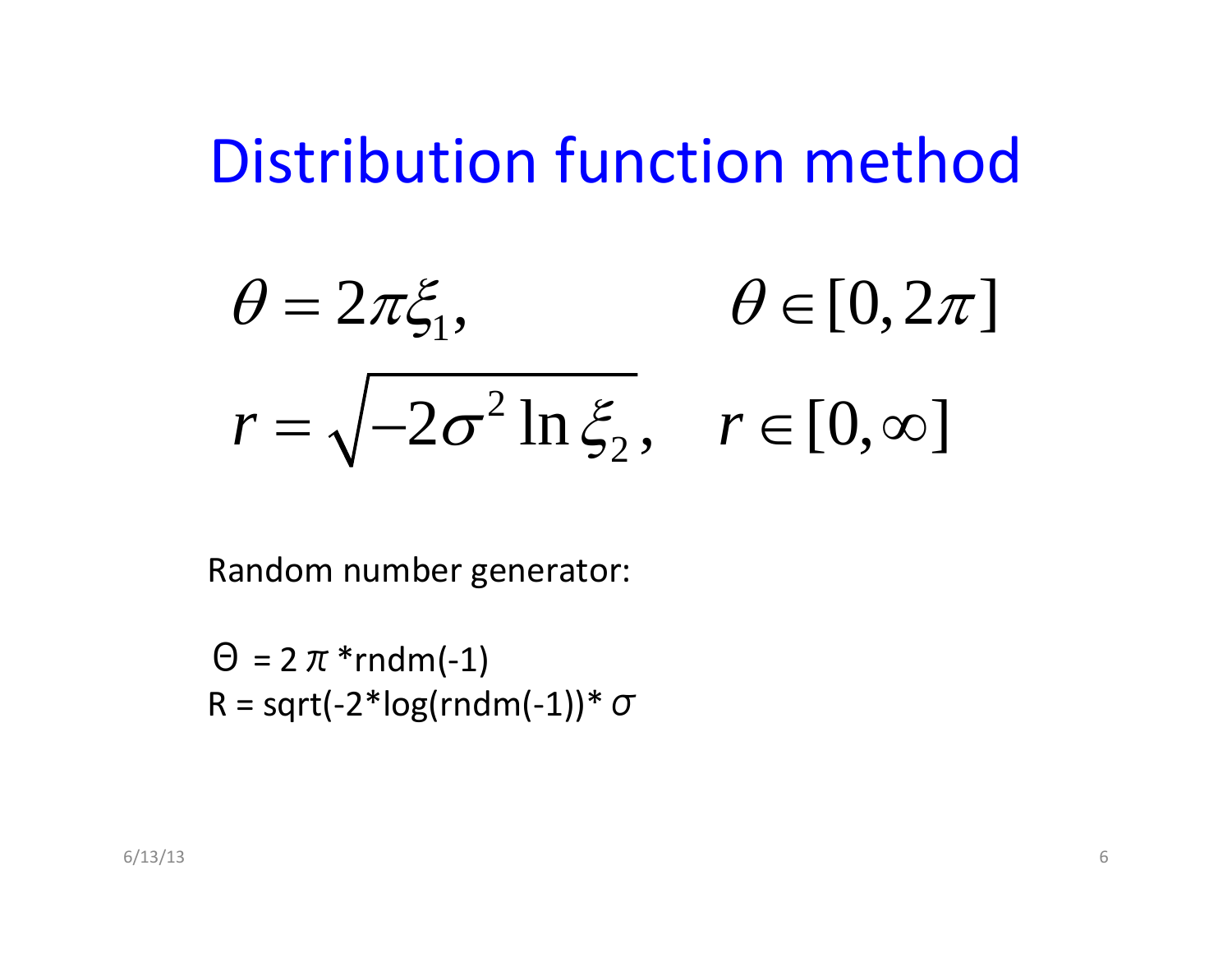# Setting with focused beam trajectories

• Modeled by the user subroutine BEG1 in m1512.f of MARS code

 $\mathsf{x}_{_{\mathsf{V}}}$  or  $\mathsf{x}_{_{\mathsf{h}}}$  (transverse coordinate:  $\mathsf{u}$ ); x'<sub>v</sub> or x'<sub>h</sub> (deflection angle: u')  $XINI = x_0 + x_h$  DXIN = dcx<sub>0</sub> + x'<sub>h</sub>  $YINI = y_0 + x_v$  DYIN = dcy<sub>0</sub> + x'<sub>v</sub> ZINI =  $\rm z_{0}$  $DZIN = sqrt(1-DXIN^2-DYIN^2)$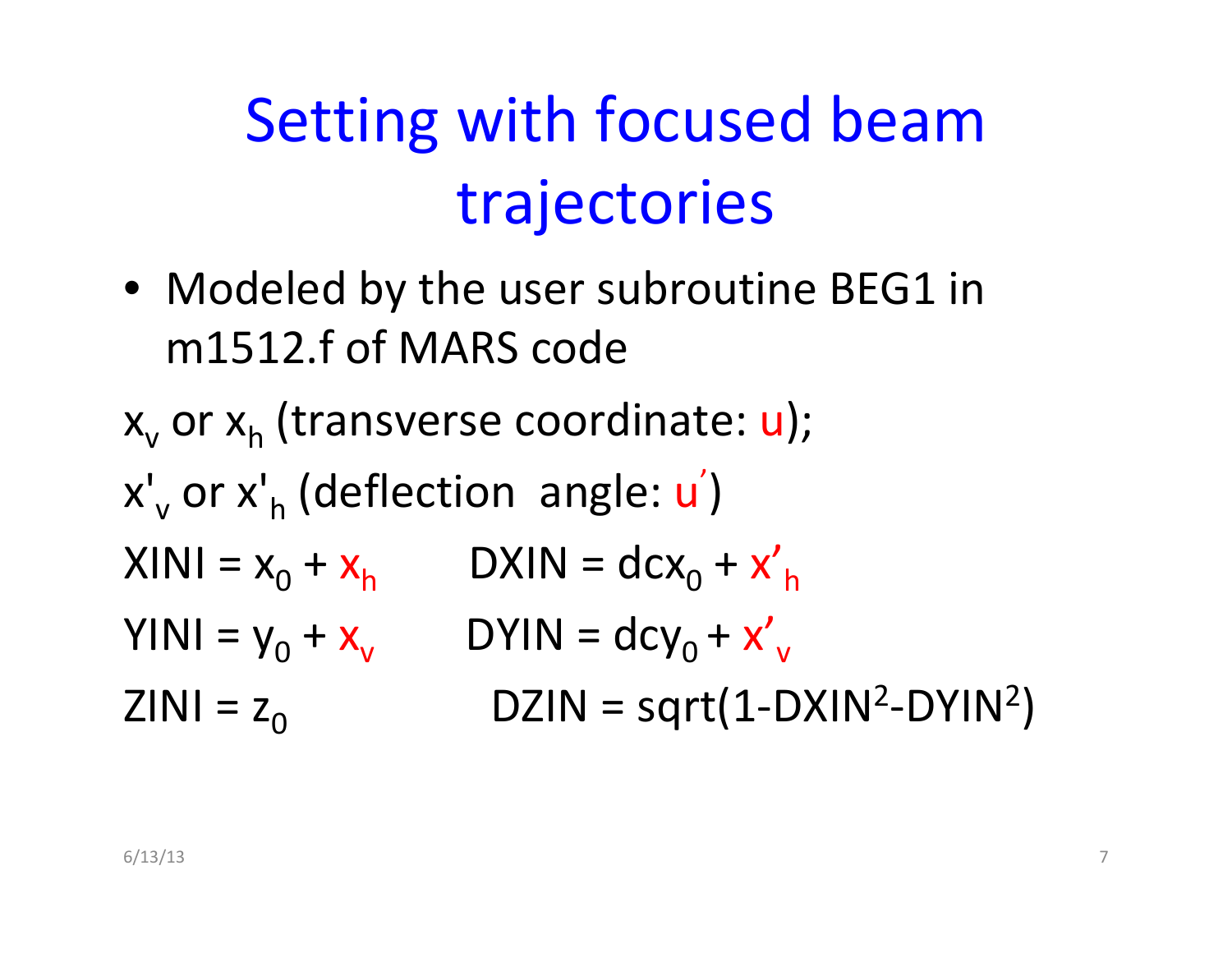Twiss parameters based on Formulae (old method)

- Intersection point (z= ‐37.5 cm):  $\alpha^{\,\ast}$  $^*$ = 0,  $\beta$   $^*$  , σ \*
- Launching point (z= ‐200 cm):

$$
L = 200-37.5 = 162.5 \text{ cm}
$$
  
\n
$$
\alpha = L/\beta^*
$$
  
\n
$$
\beta = \beta^* + L^2/\beta^*
$$
  
\n
$$
\sigma = \sigma^* \text{sqrt}(1 + L^2/\beta^*)
$$

These relations strictly true only for zero magnetic  $^{6/13/}$ field.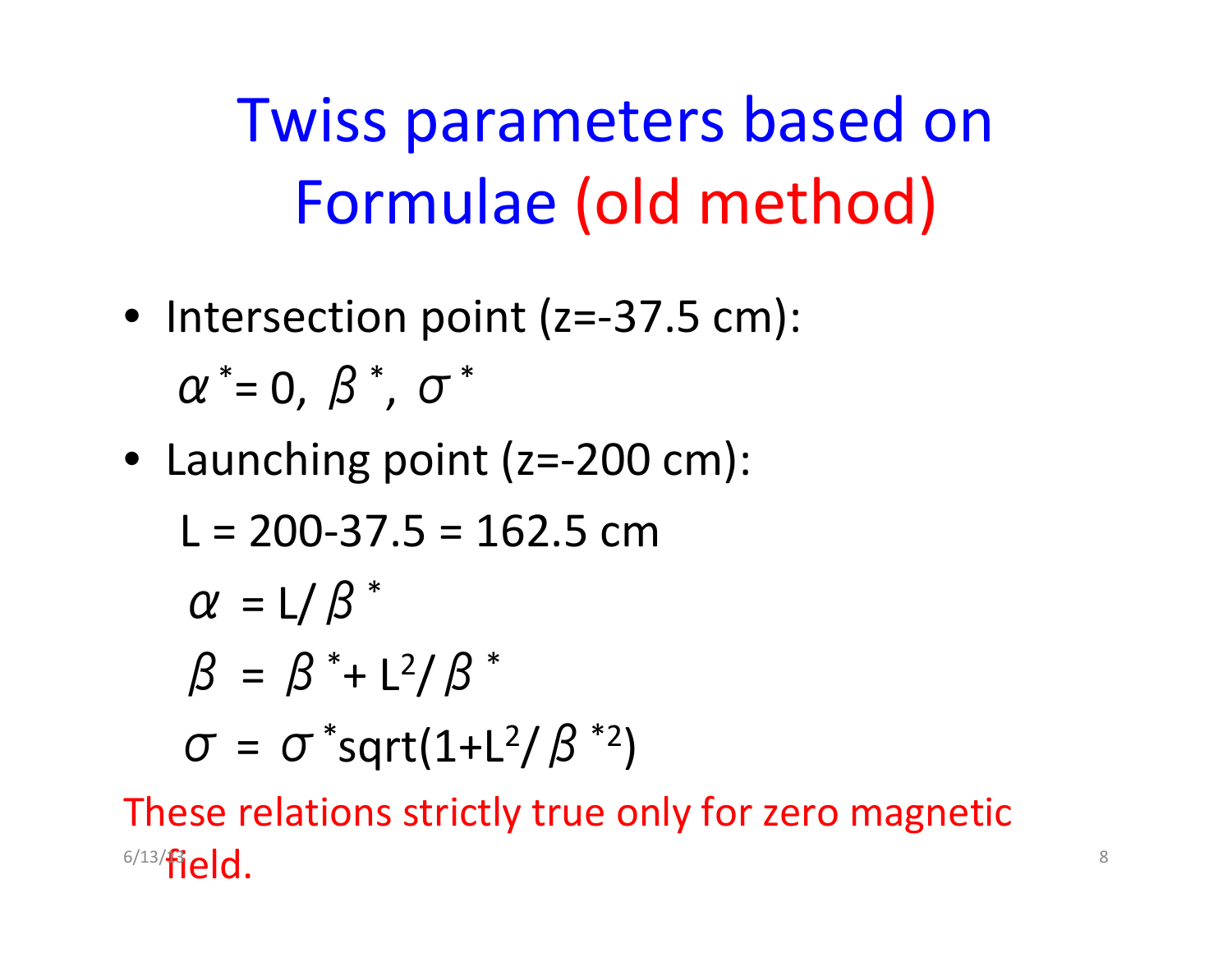## **Courant‐Snyder Invariant**

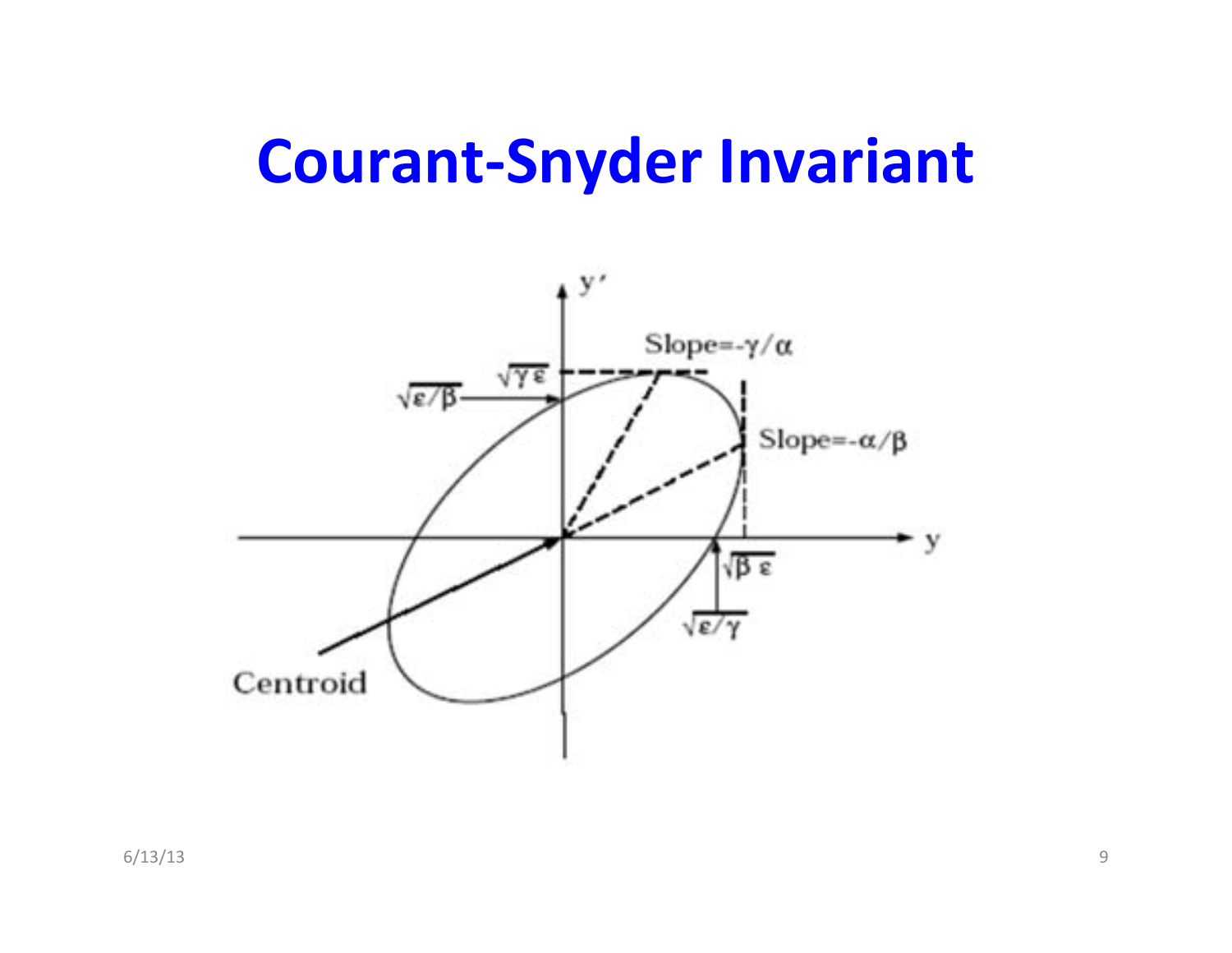#### Emittance (rms) and Twiss Parameters

$$
\varepsilon_{rms,x} = \sqrt{\langle x^2 \rangle \langle x'^2 \rangle - \langle xx' \rangle^2}
$$
  
\n
$$
\alpha_x = -\frac{\langle xx' \rangle}{\varepsilon_{rms,x}}
$$
  
\n
$$
\beta_x = \frac{\langle x^2 \rangle}{\varepsilon_{rms,x}}
$$
  
\n
$$
\gamma_x = \frac{\langle x'^2 \rangle}{\varepsilon_{rms,x}}
$$
  
\n
$$
\beta_x \gamma_x - \alpha_x^2 = 1
$$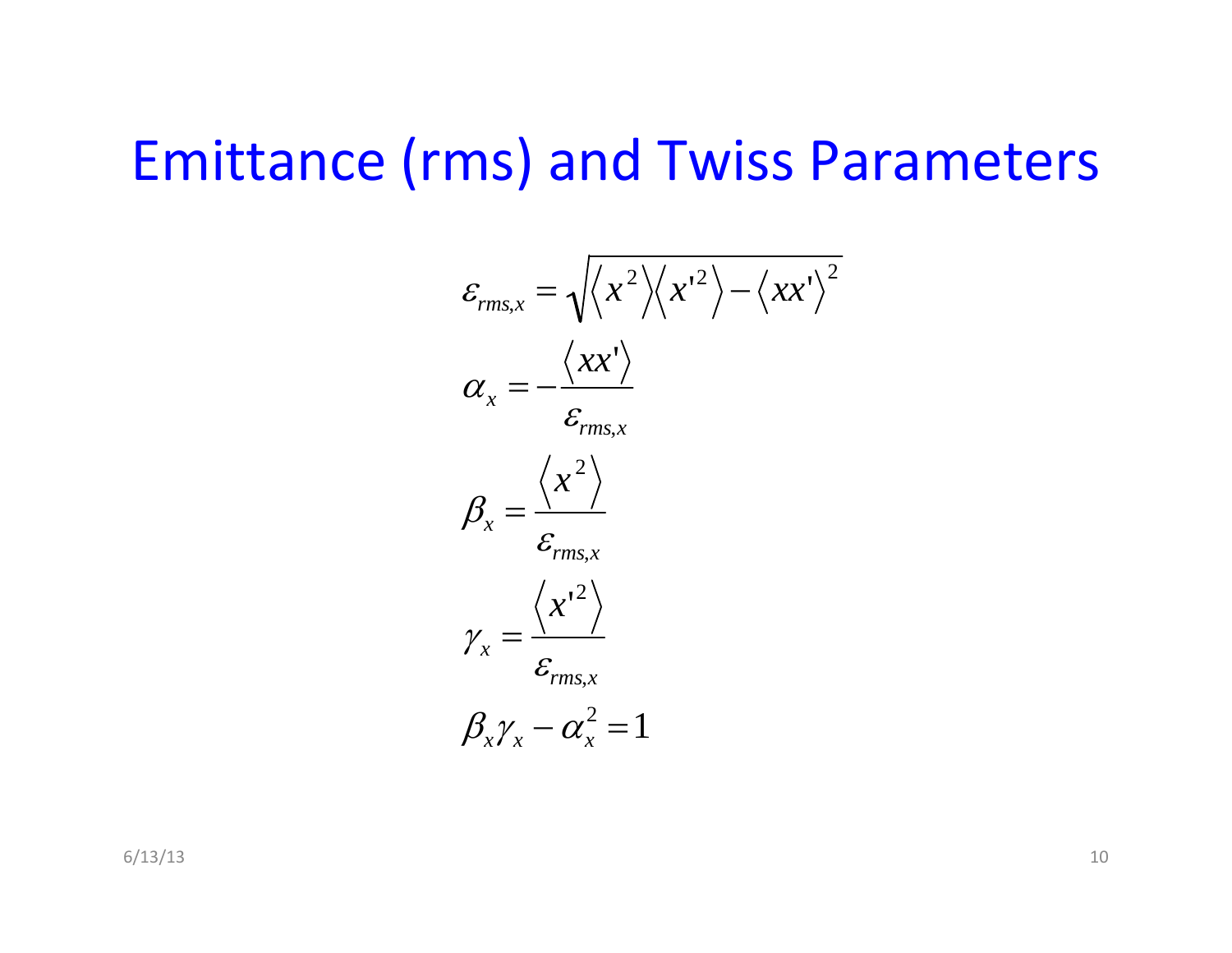Twiss parameters based on backtrack (new method)

• Effect of Solenoid Field 1. Backtrack particles from z = ‐37.5 cm toz= ‐ 200 cm. 2. Using the particle coordinates and momentums at Z=-200 cm to calculate the  $\alpha$ ,  $β$ ,  $σ$  at  $z = -200$  cm.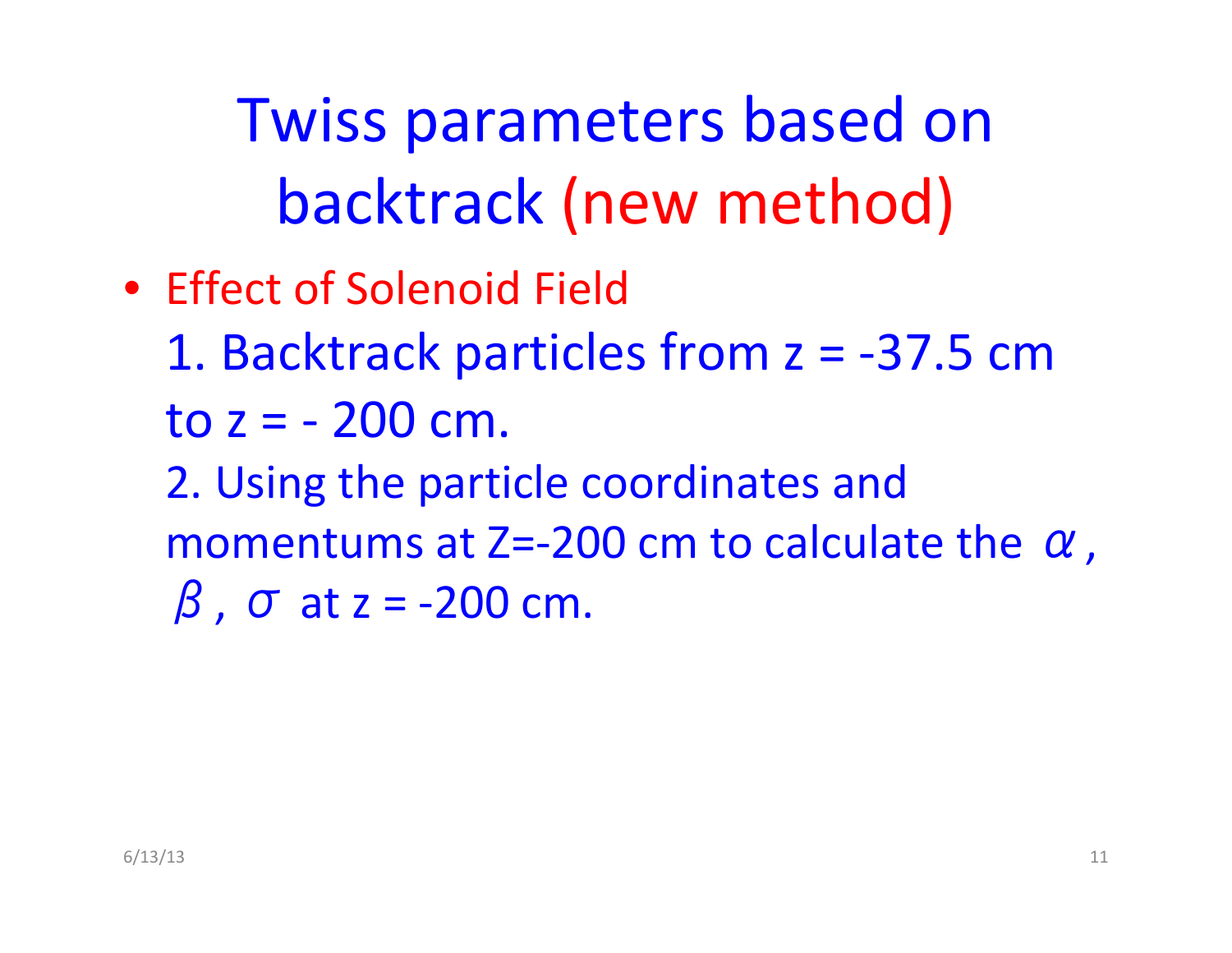Optimization Procedures (Focused Beam and Fixed Beam Emittance)

Optimization method in each cycle

- (1) Vary beam radius  $\sigma^*$ , while vary the  $\beta^*$  at the same time to fix the beam emittance;
- (2) Very target radius;
- (3) Vary beam/jet crossing angle;
- (4) Rotate beam and jet at the same time to keep the crossing angle same.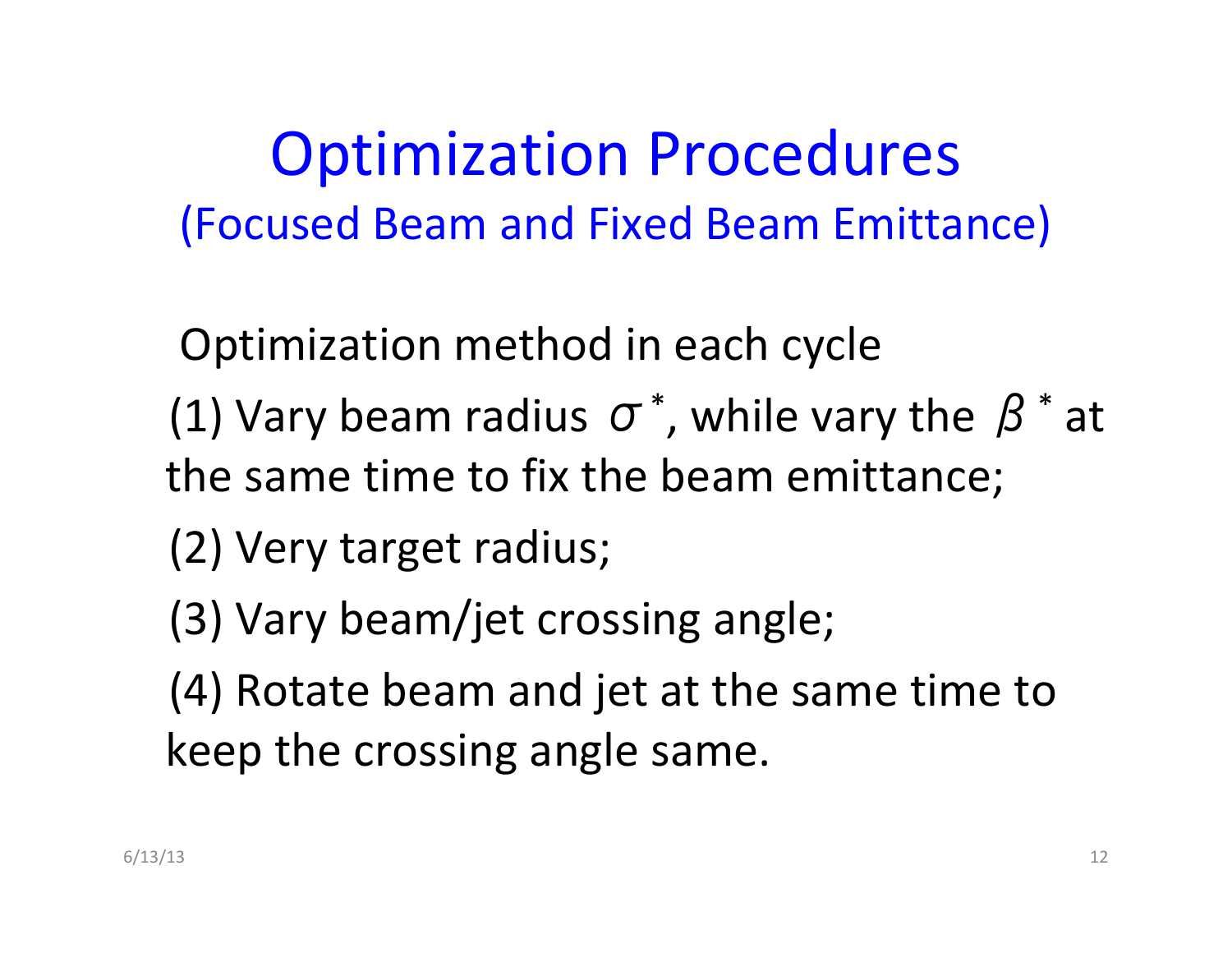| Emittance/ $\mu$ m                   | 2.5<br>(old method) | 2.5<br>(new method)<br>(1 $^{\rm st}$ Run) |
|--------------------------------------|---------------------|--------------------------------------------|
| Beam radius/cm                       | 0.135               | 0.148                                      |
| Target radius/cm                     | 0.47                | 0.494                                      |
| Crossing Angle/mrad                  | 23                  | 25.2                                       |
| Beam angle/mrad                      | 118                 | 118                                        |
| Jet angle/mrad                       | 141                 | 143.2                                      |
| Meson production<br>(400000 protons) | 125991              | 124255                                     |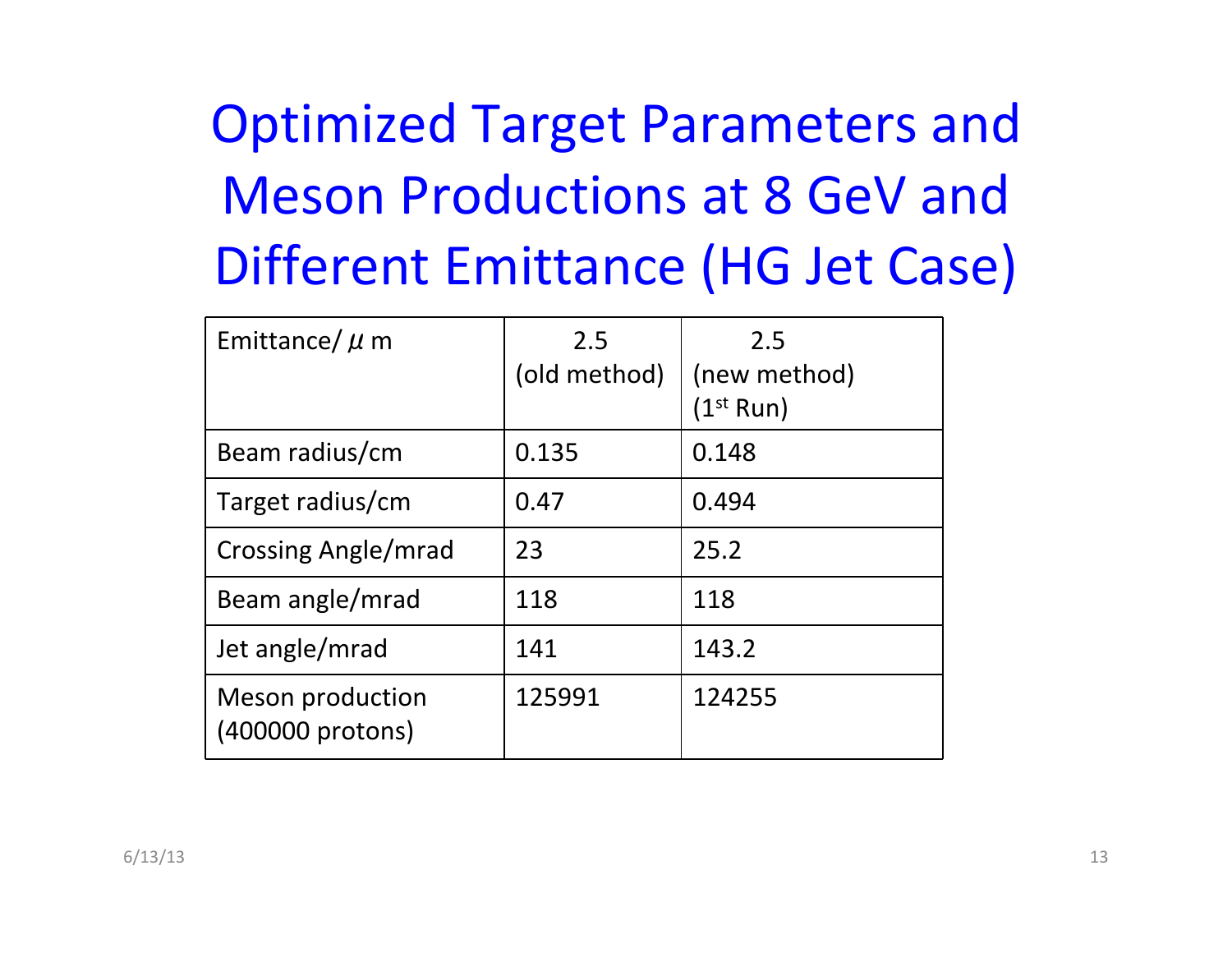| Emittance/ $\mu$ m                          | 5<br>(old method) | 5<br>(new method)<br>(1 $\rm ^{st}$ Run) |
|---------------------------------------------|-------------------|------------------------------------------|
| Beam radius/cm                              | 0.15              | 0.195                                    |
| Target radius/cm                            | 0.548             | 0.605                                    |
| Crossing Angle/mrad                         | 26.5              | 30.6                                     |
| Beam angle/mrad                             | 127               | 127                                      |
| Jet angle/mrad                              | 153.5             | 157.6                                    |
| <b>Meson production</b><br>(400000 protons) | 121696            | 116523                                   |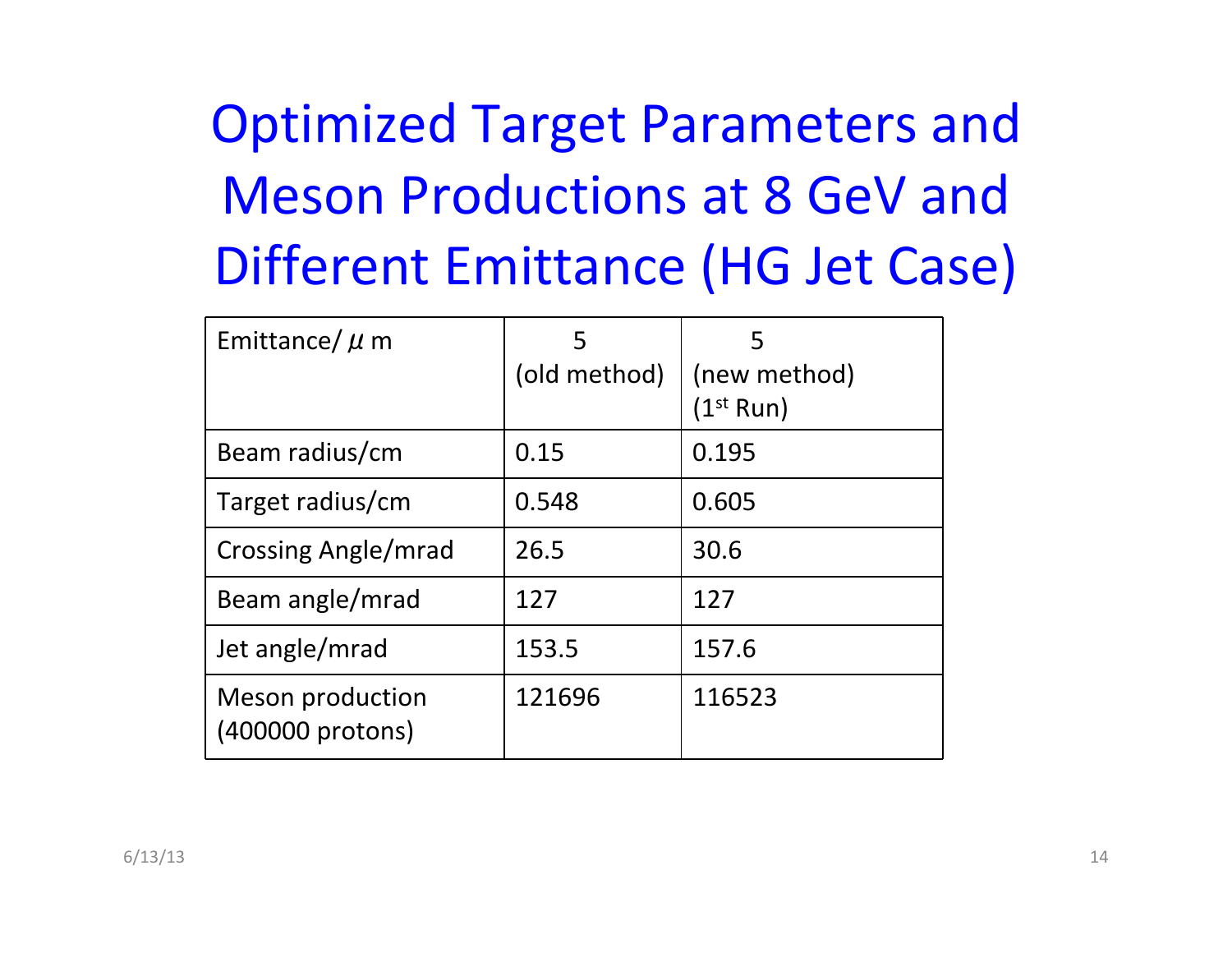| Emittance/ $\mu$ m:q                        | 7.5<br>(old method) | 7.5<br>(new method)<br>(1 $^{\rm st}$ Run) |
|---------------------------------------------|---------------------|--------------------------------------------|
| Beam radius/cm                              | 0.2025              | 0.2424                                     |
| Target radius/cm                            | 0.60                | 0.66                                       |
| Crossing Angle/mrad                         | 29.3                | 34.1                                       |
| Beam angle/mrad                             | 131                 | 126                                        |
| Jet angle/mrad                              | 160.3               | 160.1                                      |
| <b>Meson production</b><br>(400000 protons) | 115760              | 109916                                     |